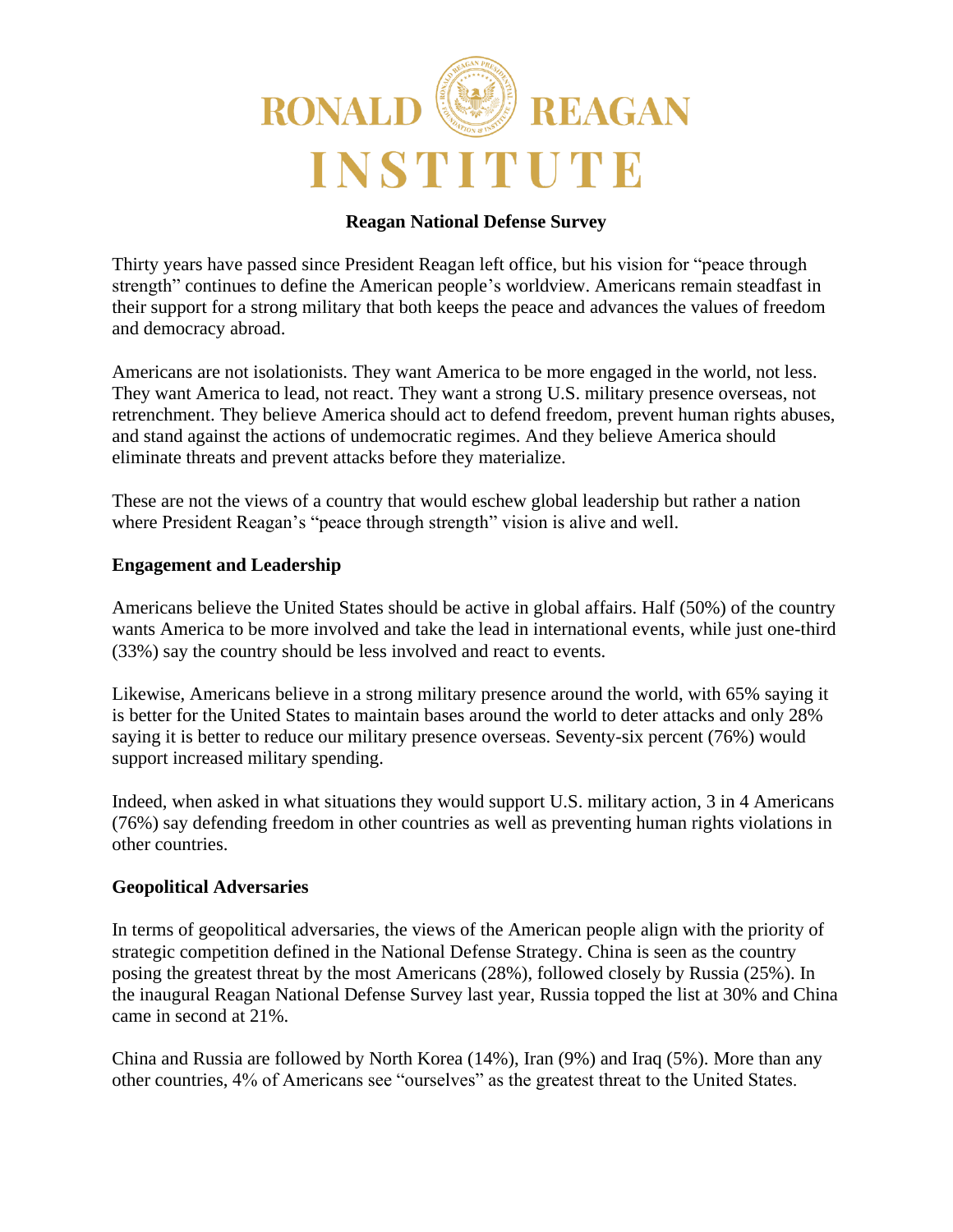#### **China Ascendant**

As China draws closer to outpacing the United States economically and sets its sights on doing the same technologically and militarily, American attention to the threat posed by an ascendant China is vital.

Today, most Americans' concerns about China are primarily economic. While economic anxieties are important and valid, increased awareness of the broader threats posed by China is important as national leaders emphasize the era of strategic competition.

Nearly two-thirds of Americans (64%) see China as more of an economic threat, while only 15% see it as more of a military threat and 15% say both. At 33%, the top China-related concern among Americans is China's holding U.S. government debt, followed by China becoming the world's number one super power (17%), technology theft (14%), and unfair trade practices (13%). The Chinese military buildup ranks fifth, with 10% of Americans rating this as their top concern.

Americans are split on the current trade war with China, with 49% expressing support and 46% opposing it. Importantly, 72% are concerned about the possibility that the trade war destabilizes relations between the two countries and increases the chances of conflict.

Again demonstrating Americans' support for democracy, 68% say the United States should support the pro-democracy movement in Hong Kong, even if it angers China. Only 14% want to support the Chinese government. And Americans favor more than rhetorical or moral support. If China escalates the use of its military in Hong Kong, 69% of Americans would favor imposing economic sanctions and 59% favor responding with security assistance or aid.

Americans also strongly support Taiwan. If China were to invade Taiwan, three-quarters of Americans (76%) would favor recognizing Taiwan as an independent nation, and 64% would support imposing economic sanctions. More than half (55%) would support moving U.S. military assets to the region.

# **Cyberattacks: What Keeps Americans up at Nights**

Americans identify cyberattacks as the top near-term threat. Almost nine in ten Americans (89%) are concerned about cyberattacks on government computers and the grid, with a majority (57%) saying they are extremely concerned. The second most concerning threat is also in the cyber realm, with 87% of Americans concerned about cyberattacks on personal computers and accounts.

The third-ranking threat is an alarming tie between terrorist attacks on the homeland and political divisions in the United States leading to violence, with 84% of Americans expressing concern over both.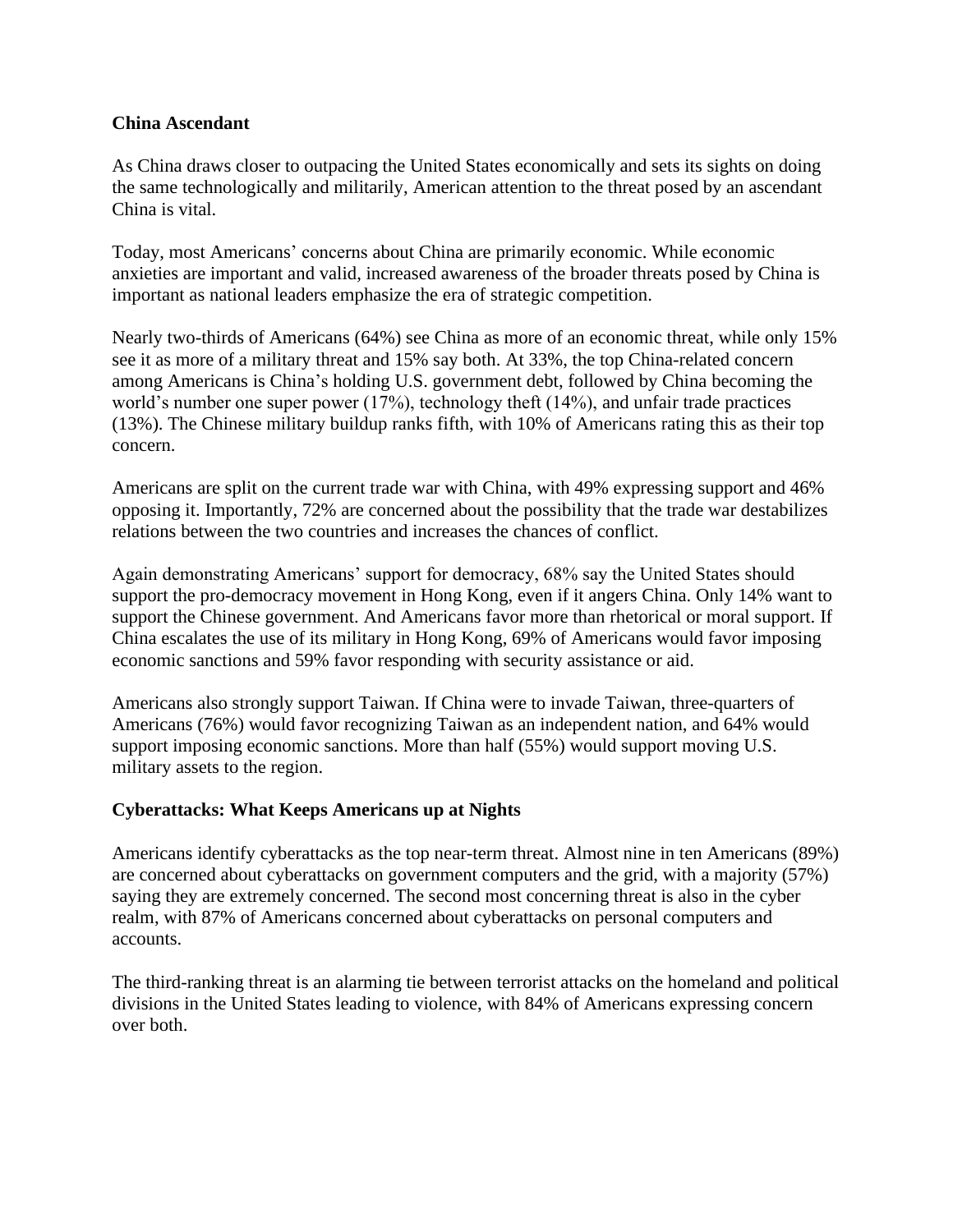Concern over politically motivated violence exceeds concern for all other polled threats: an attack on our space assets, such as satellites (62%), thermo-nuclear war (58%), and conventional military attacks (56%).

# **Russia, Turkey, and Syria**

More respondents (24%) are concerned about Russia sponsoring cyberattacks than they are about Russia aiding Iran and other rogue regimes (21%), interfering in our elections (20%), or launching a thermo-nuclear attack against the United States (16%), or invading other former Soviet republics (11%).

When it comes to Syria, where Russia is deeply involved, a slim majority of Americans do say they approve of the troop withdrawal (51%). But Americans also favor punishing Turkey's attacks on Kurdish forces—72% support sanctions and 60% favor military support to defend the Kurds.

### **Support for Allies**

In the face of a revanchist Russia, support for NATO remains strong, with 62% of Americans expressing a favorable view and only 22% expressing an unfavorable view. At the same time, a majority (58%) say NATO allies should do more. Similarly, 51% say our Indo-Pacific allies including Australia, Japan, and South Korea—should do more.

Americans also have a clear sense of who are and are not allies:

- 93% view Great Britain as an ally
- 93% view Australia as an ally
- 84% view Germany as an ally
- 83% view Japan as an ally
- 80% view India as an ally
- 60% view China as an enemy
- 71% view Russia as an enemy
- 72% view Syria as an enemy
- 82% view Iran as an enemy
- 83% view North Korea as an enemy

# **Trust in Military**

The military remains a highly trusted institution in our society, with 86% of Americans having confidence in the military. Of those, 63% say they have a great deal of confidence. This trust extends to individual military servicemembers as well, with military officers ranking alongside doctors and teachers as the most highly trusted members of society.

As for confidence in the military's capabilities, Americans do not believe the U.S. military is the unquestioned leader. Just over one-third (36%) of Americans believe the U.S. military is the best in the world, with another 52% thinking it ranks among the best.